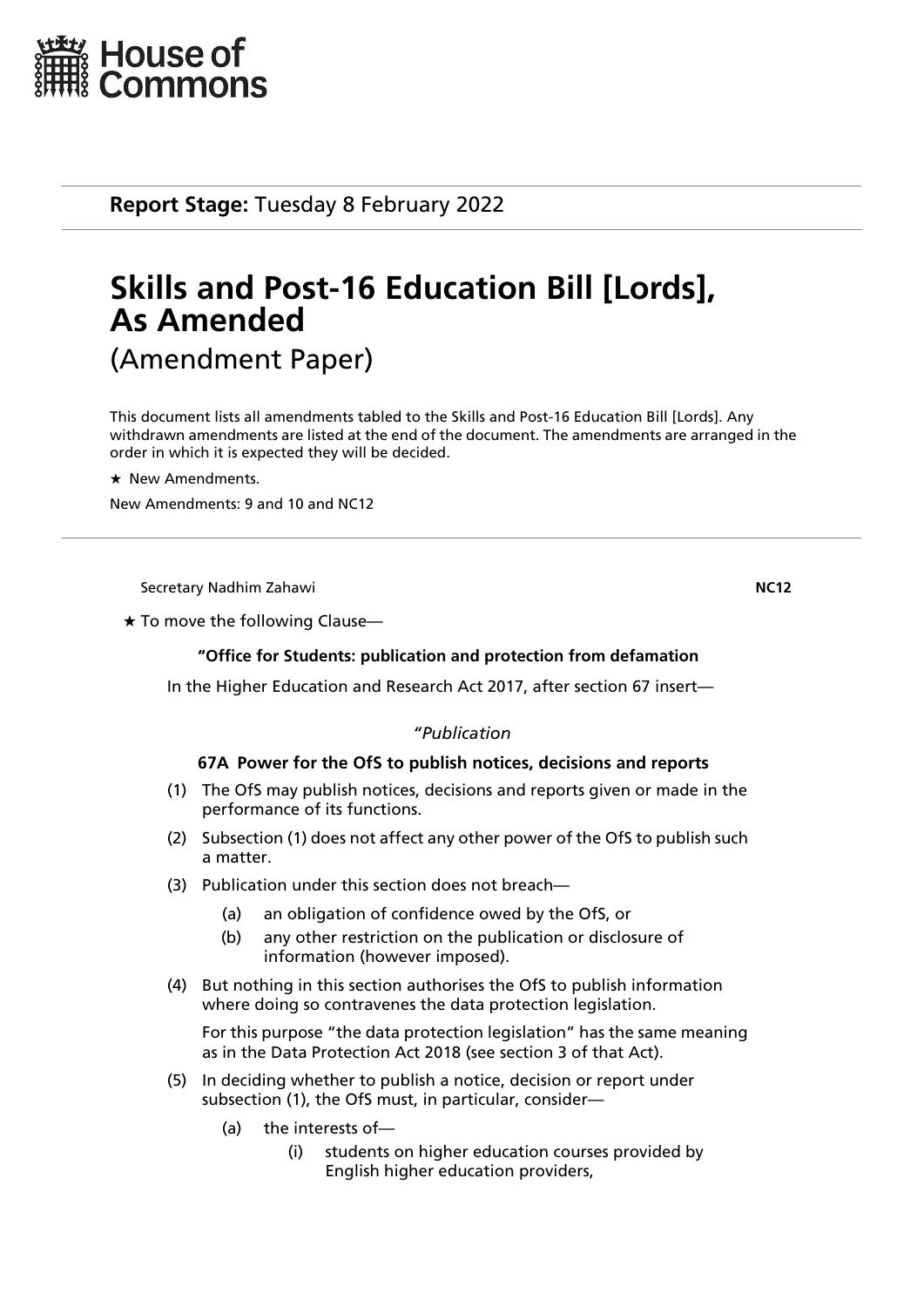- (ii) people thinking about undertaking, or who have undertaken, such courses, and
- (iii) English higher education providers,
- (b) the need for excluding from publication, so far as practicable, any information which relates to the affairs of a particular body or individual, where publication of that information would or might, in the opinion of the OfS, seriously and prejudicially affect the interests of that body or individual, and
- (c) the public interest.
- (6) For the purposes of this section and sections 67B and 67C—
	- (a) a reference to a decision includes a reference to the reasons for it, and
	- (b) any decision made in the course of exercising, or for the purposes of enabling the OfS to exercise, any of the OfS's functions (including making any other decision) is made "in the performance of its functions".

# **67B Publication of decision to conduct or terminate investigation**

- (1) This section applies where under section 67A(1) the OfS publishes a decision to conduct an investigation.
- (2) If the publication identifies a higher education provider or other body or individual whose activities are being, or to be, investigated, and—
	- (a) the OfS terminates the investigation without making any finding, or
	- (b) the findings of the investigation, so far as they relate to the higher education provider, body or individual, do not result in the OfS taking any further action,

the OfS must publish a notice stating that fact.

- (3) Section 67C does not apply to the publication of the decision to conduct the investigation to the extent that it includes information other than—
	- (a) a statement of the OfS's decision to conduct the investigation,
	- (b) a summary of the matter being, or to be, investigated, and
	- (c) a reference to the identity of any higher education provider or other body or individual whose activities are being, or to be, investigated.
- (4) See section 67A(6) for the meaning of references to decisions.

# *Defamation*

# **67C Protection from defamation claims**

(1) For the purposes of the law of defamation, publication by the OfS of any notice, decision or report given or made in the performance of its functions is privileged unless the publication is shown to have been made with malice.

This is subject to section 67B.

(2) See section 67A(6) for the meaning of references to decisions.""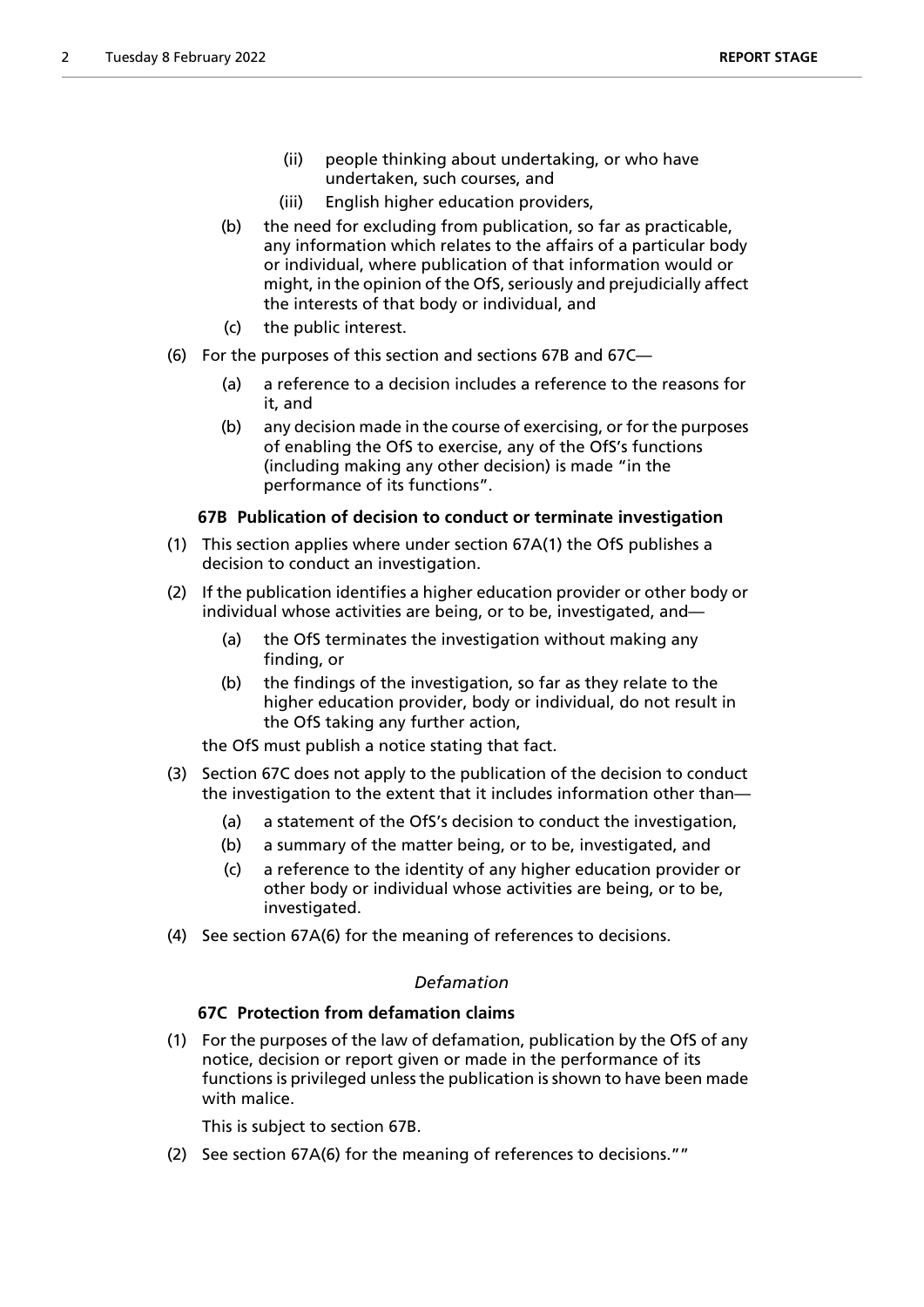#### **Member's explanatory statement**

This new clause amends the Higher Education and Research Act 2017 so as to confer publication powers on the Office for Students and provide it with protection from defamation claims.

Robert Halfon **NC1** Kim Johnson Ian Mearns Tom Hunt Brendan Clarke-Smith Miriam Cates<br>Bob Blackman Bob Blackman Derek Thomas Gordon Henderson Wera Hobhouse Christian Wakeford<br>
Chris Green Christian Olau Paul Maynard Steve McCabe Sir Peter Bottomley San Carden<br>1991 - Sarah Chammer Sarah Chammer Sarah Chammer Sarah Chammer Sarah Chammer Sarah Chammer Sarah Chammer Sarah Munira Wilson

Mony Lloyd **Sarah Champion**<br>
Lee Anderson Lee Anderson

Dr Matthew Offord

To move the following Clause—

# **"Apprenticeships for prisoners**

 Notwithstanding any other statutory provision, prisoners in English prisons may participate in approved English apprenticeships, as defined by section A1 of the Apprenticeships, Skills, Children and Learning Act 2009."

#### **Member's explanatory statement**

The aim of this new clause is to ensure that prisoners can start Apprenticeships while they are serving their sentence.

Robert Halfon **NC2** Peter Aldous Bob Blackman Derek Thomas Gordon Henderson Wera Hobhouse Christian Wakeford **Miriam Cates** Sarah Olney<br>
Paul Maynard **Miriam Cates Sir Peter Bottomley** Dan Carden Paul Maynard Sir Peter Bottomley Dan Carden Munira Wilson

Tony Lloyd **Sarah Champion**<br>Lee Anderson

To move the following Clause—

#### **"Provision of opportunities for education and skills development**

- (1) Any person of any age has the right to free education on an approved course up to Level 3 supplied by an approved provider of further or technical education, if he or she has not already studied at that level.
- (2) Any approved provider must receive automatic in-year funding for any student covered by subsection (1), and supported by the Adult Education Budget, at a tariff rate set by the Secretary of State.
- (3) Any employer receiving apprenticeship funding must spend at least two thirds of that funding on people who begin apprenticeships at Levels 2 and 3 before the age of 25."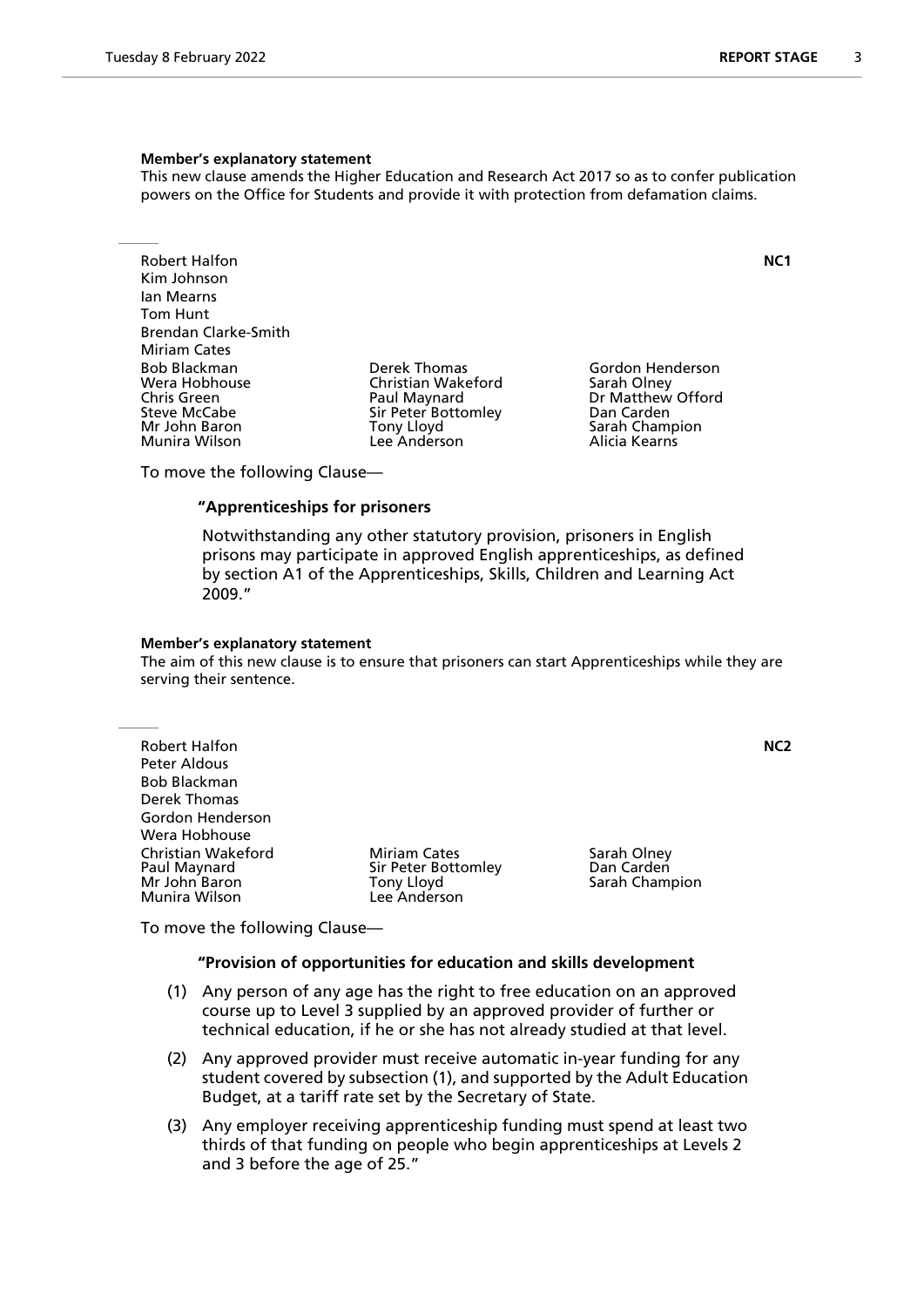#### **Member's explanatory statement**

This new clause would provide for education and skills development up to a Level 3 qualification for any person of any age supplied by an approved provider if they have not already studied at that level.

Robert Halfon **NC3** Bob Blackman Derek Thomas Gordon Henderson Wera Hobhouse Christian Wakeford Peter Aldous **Miriam Cates** Sarah Olney<br>
Chris Green **Sarah Olney Chris Chris Chris Creen** Sir Peter Bot Chris Green The Paul Maynard Sir Peter Bottomley<br>
Dan Carden The Sir Peter Bottomley<br>
Mr John Baron The Sir Peter Bottomley Sarah Champion Alicia Kearns

Mr John Baron Tony Lloyd<br>Munira Wilson The Lee Anderson

To move the following Clause—

#### **"Amendments to section 42B of the Education Act 1997**

- (1) Section 42B of the Education Act 1997 is amended as follows.
- (2) After subsection (1) insert—
- "(1A) In complying with subsection (1), the proprietor must give a representative range of education and training providers (including, where reasonably practicable, a university technical college) access to registered pupils on at least three occasions during each of the first, second and third key phase of their education."
- (3) After subsection (2) insert—
- "(2A) The proprietor of a school in England within subsection (2) must—
	- (a) ensure that each registered pupil meets, during both the first and second key phase of their education, with a representative range of education and training providers to whom access is given, and
	- (b) ask providers to whom access is given to provide information that includes the following—
		- (i) information about the provider and the approved technical education qualifications or apprenticeships that the provider offers,
		- (ii) information about the careers to which those technical education qualifications or apprenticeships might lead,
		- (iii) a description of what learning or training with the provider is like, and
		- (iv) responses to questions from the pupils about the provider or technical education qualifications and apprenticeships.
- (2B) Access given under subsection (1) must be for a reasonable period of time during the standard school day."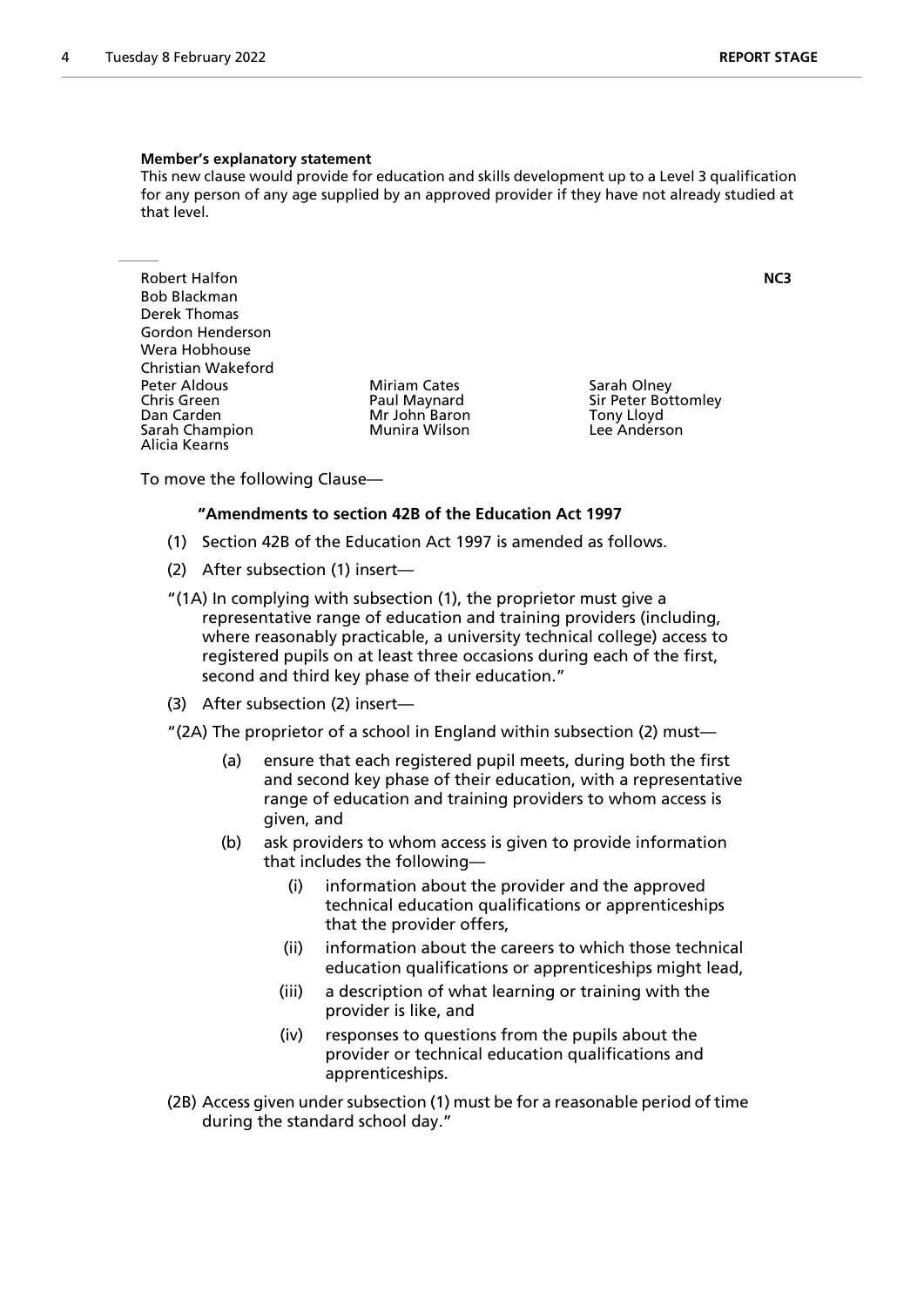- (4) After subsection (5)(a), insert—
	- "(aa) a requirement to provide access to a representative range of education and training providers to include where practicable a university technical college;"
- (5) In subsection (5)(c), after "access" insert "and the times at which the access is to be given;"
- (6) After subsection (5)(c), insert—
	- "(d) an explanation of how the proprietor proposes to comply with the obligations imposed under subsection (2A)."
- (7) After subsection (9), insert—

"(9A) For the purposes of this section—

- (a) the first key phase of a pupil's education is the period—
	- (i) beginning at the same time as the school year in which the majority of pupils in the pupil's class attain the age of 13, and
	- (ii) ending with 28 February in the following school year;
- (b) the second key phase of a pupil's education is the period—
	- (i) beginning at the same time as the school year in which the majority of pupils in the pupil's class attain the age of 15, and
	- (ii) ending with 28 February in the following school year;
- (c) the third key phase of a pupil's education is the period
	- beginning at the same time as the school year in which the majority of pupils in the pupil's class attain the age of 17, and
	- (ii) ending with 28 February in the following school year.""

#### **Member's explanatory statement**

This new clause is intended to replace Clause 14. This clause will ensure that section 2 of the Technical and Further Education Act 2017, commonly known as the Baker Clause, is legally enforceable.

Chris Skidmore **NC4**

To move the following Clause—

#### **"Green Skills Strategy**

 The Secretary of State must, before the end of the period of 12 months beginning with the day on which this Act is passed, publish a Green Skills Strategy, setting out a plan to support people to attain the skills, capabilities or expertise through higher education, further education or technical education that directly contribute to, or indirectly support, the following—

- (a) compliance with the duty imposed by section 1 of the Climate Change Act 2008 (United Kingdom net zero emissions target),
- (b) adaptation to climate change, or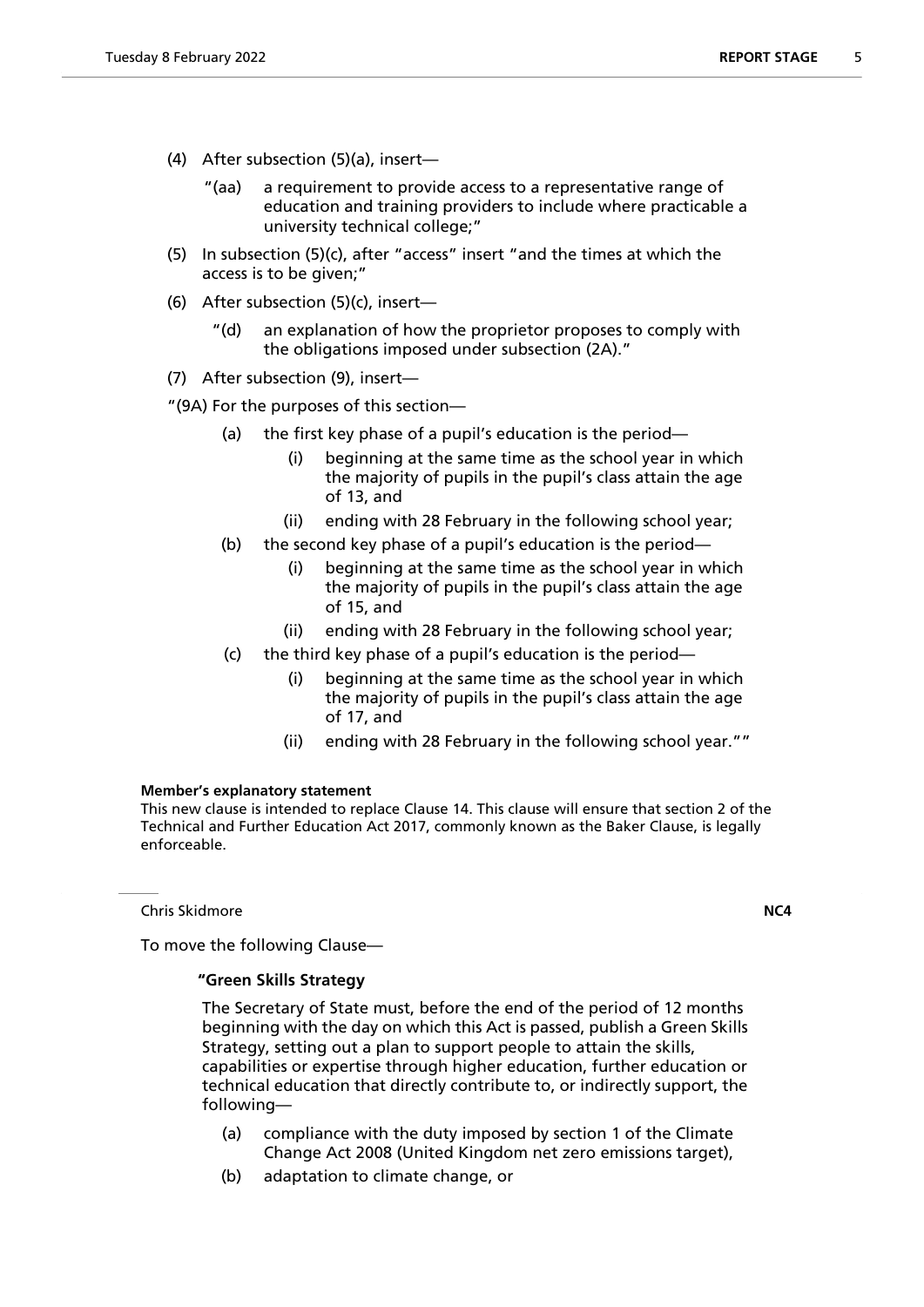(c) meeting other environmental goals (such as restoration or enhancement of the natural environment)."

#### **Member's explanatory statement**

This new clause would require the Secretary of State to publish a national green skills strategy which would set out a plan to support people to attain skills which will directly contribute to or indirectly support climate change and environmental goals.

Peter Aldous **NC5** Chris Skidmore

To move the following Clause—

#### **"Universal Credit conditionality review**

 The Secretary of State must review universal credit conditionality with a view to ensuring that adult learners who are—

- (a) unemployed, and
- (b) in receipt of universal credit

remain entitled to universal credit if they enrol on an approved course for a qualification which is deemed to support them to secure sustainable employment."

#### **Member's explanatory statement**

This new clause is intended to ensure greater flexibility for potential students in receipt of universal credit to take up appropriate training that will better equip them for employment.

Chris Skidmore **NC6** Caroline Ansell

To move the following Clause—

#### **"Skills levels in England and Wales: review**

- (1) Within one year of the passing of this Act, and each year thereafter, the Secretary of State must prepare and publish a report on overall levels of skills in England and Wales and their economic impact, including regional and demographic breakdowns.
- (2) The report under subsection (1) must in particular examine—
	- (a) cohort sizes and compositions of all qualifications from entry level to level 8,
	- (b) cohort skill achievement rates, in terms of result breakdowns,
	- (c) cohort placement success rates, in terms of numbers in further qualifications or new employment within 12 months after achieving each qualification,
	- (d) job retention and labour market turnover,
	- (e) labour productivity, and
	- (f) job satisfaction and fulfilment.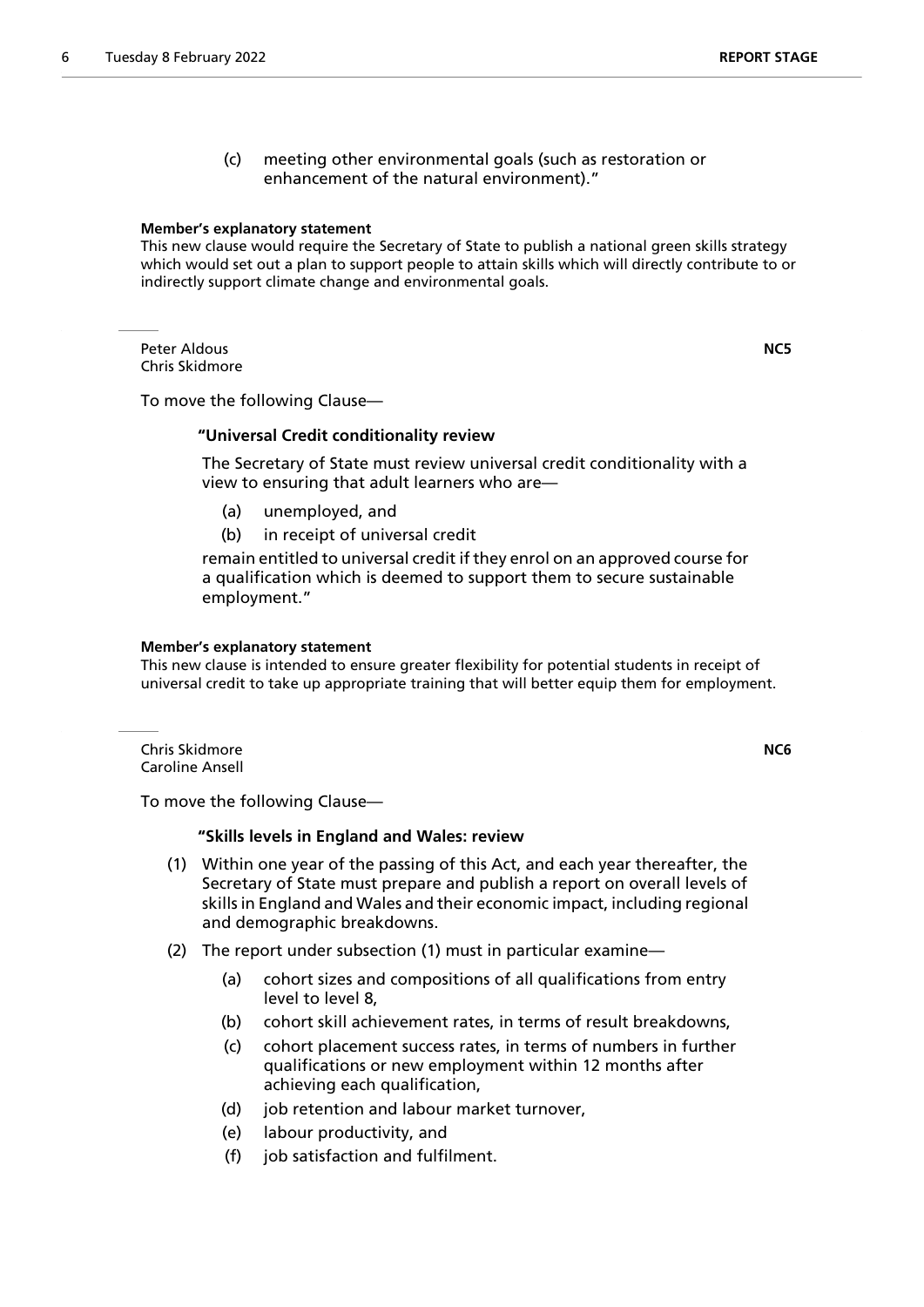(3) The report under subsection (1) must be laid before both Houses of Parliament."

#### **Member's explanatory statement**

This new clause would require the Secretary of State to publish an annual report on overall skills levels and economic output across England and Wales.

Chris Skidmore **NC7**

To move the following Clause—

# **"Lifetime skills guarantee**

- (1) All persons have the right to study a fully-funded approved course for a qualification up to level 3 supplied by an approved provider of further, higher, or technical education if they—
	- (a) do not currently hold a level 3 qualification, or
	- (b) currently hold a level 3 qualification and would benefit from retraining.
- (2) The Secretary of State must prepare and publish a list of approved courses for the purposes of subsection (1).
- (3) The Secretary of State must consult on the list of approved courses to ensure that they are compatible with national levelling up and skills strategies.
- (4) The Secretary of State must review the list of approved courses at least every six months with a view to ensuring that they reflect the skills needed as the economy changes."

# **Member's explanatory statement**

This new clause places the Government lifetime skills guarantee on a statutory footing, ensuring that those without an A-level or equivalent qualification, or who hold such qualification but would benefit from reskilling, are able to study a fully funded approved course.

Chris Skidmore **NC8**

# To move the following Clause—

# **"National Strategy for Integrated Education**

- (1) The Secretary of State must, before the end of the period of 12 months beginning with the day on which this Act is passed, publish a National Strategy for Integrated Education.
- (2) A strategy under this section must—
	- (a) support the creation or development of courses offering integrated academic and vocational content, or a range of academic and vocational modules which can be combined into hybrid qualifications, at levels 4 to 8;
	- (b) support the creation or development of institutions offering courses under paragraph (a);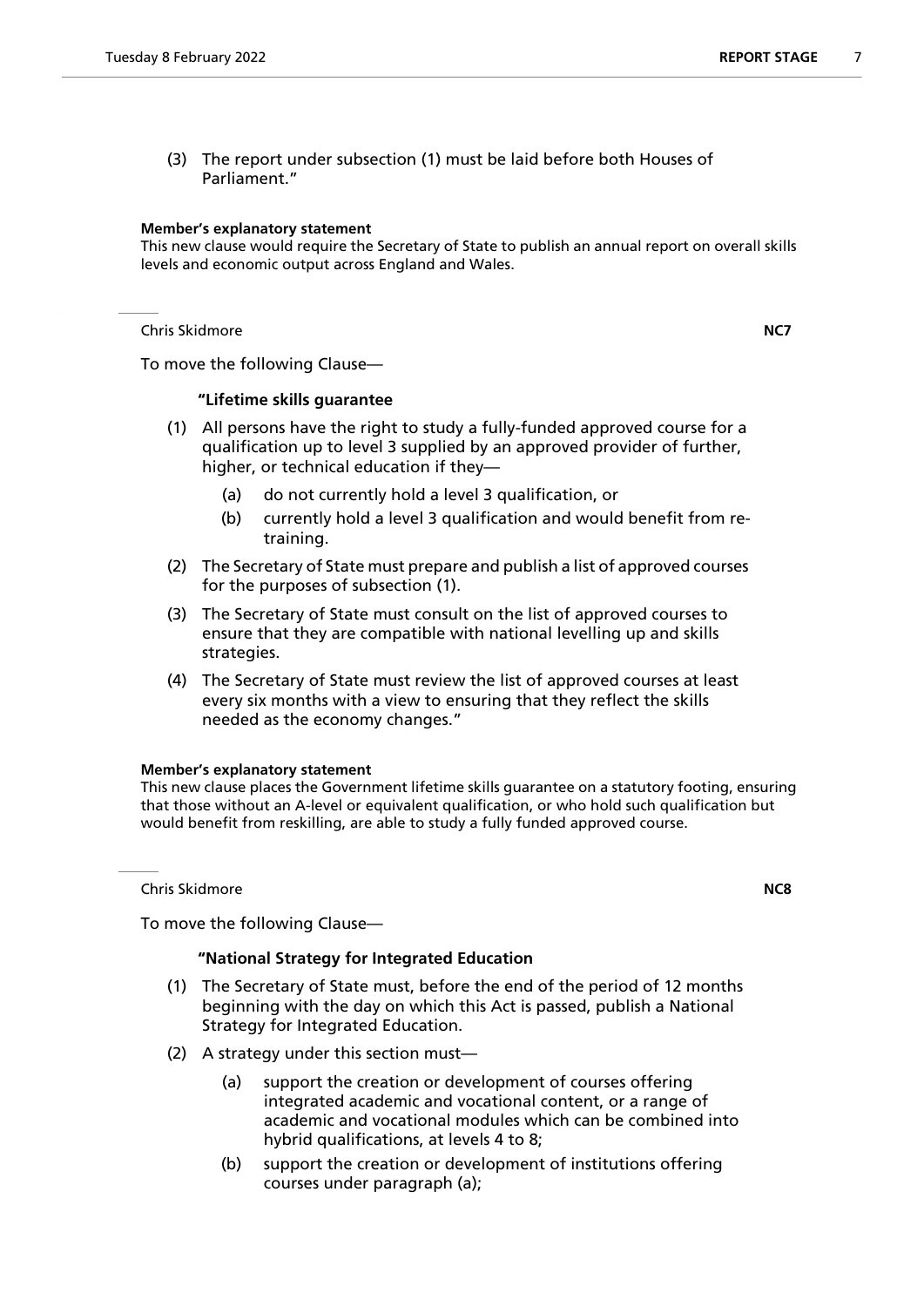- (c) set out a role for training programme providers in designing courses under paragraph (a).
- (3) The Secretary of State must consult the Institute for Apprenticeships and Technical Education, Ofqual, and Quality Assurance Agency on any strategy to be published under this section.
- (4) The Secretary of State must make regulations within 24 months of the passing of this Act to provide for such elements of the strategy as require enactment through statutory provisions."

Chris Skidmore **NC9**

To move the following Clause—

# **"Integrated compatibility of modules and accreditation**

- (1) The Secretary of State must publish a National Accreditation Framework for Modular Learning. A framework must include guidance on—
	- (a) the unbundling of modular components of courses and qualifications;
	- (b) the stacking of modular components of courses and qualifications; and
	- (c) the transfer of modular components between institutions,

for the purposes of ensuring—

- (i) transparency;
- (ii) mutual recognition of qualifications across academic, vocational and integrated further and higher education institutions; and
- (iii) clarity on the options available to learners for unbundling or stacking modules into an overall qualification which meets the needs of their own professional development, and skills gaps within the national labour-market.
- (2) The Institute for Apprenticeships and Technical Education, Ofqual, and Quality Assurance Agency must assist in the preparation of any framework under this section.
- (3) A framework under this section must set out a role for the Institute, Ofqual and the Quality Assurance Agency in ensuring the effective operation of the framework."

Chris Skidmore **NC10**

To move the following Clause—

# **"Role of employers in employee reskilling**

- (1) The Secretary of State may make regulations for the purpose of ensuring that employers provide—
	- (a) a minimum number of hours per year for in-work training and skills development for employees; and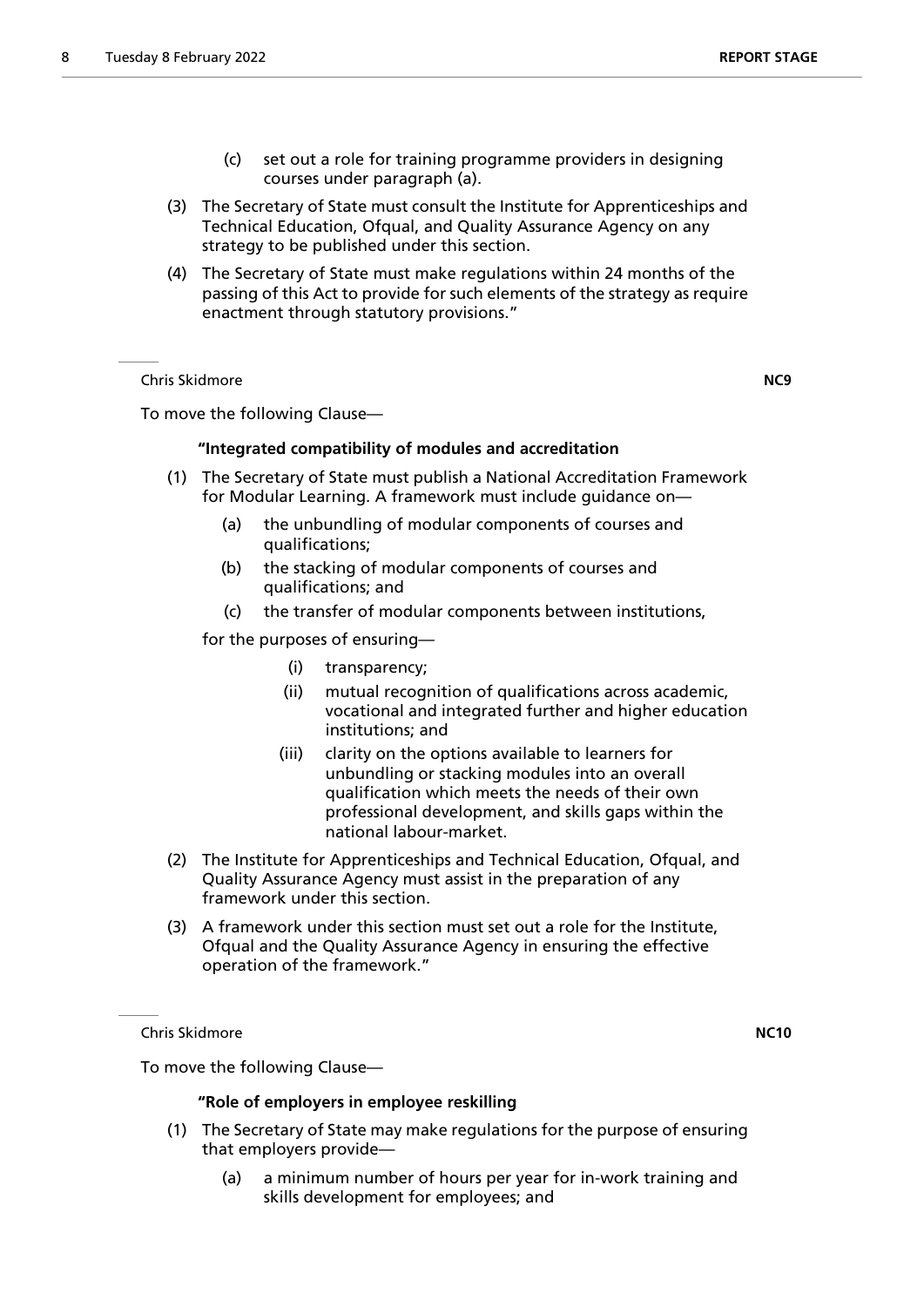- (b) a minimum number of hours of retraining support for courses chosen at the discretion of former employees who have been made redundant, as part of an employer's redundancy package.
- (2) The minimum numbers of hours under section (1)(a) and (b) are to be set by the Secretary of State.
- (3) In this section, "employer" has the same meaning as in section 4.
- (4) The Secretary of State may, by regulation, establish a skills tax credit, for the purpose of—
	- (a) making allowance for funding the provision of time and training under subsection (1); and
	- (b) incentivising and rewarding employers for investing the skills development of their employees."

#### Munira Wilson **NC11**

To move the following Clause—

#### **"Transition to 16+ education**

- (1) The Secretary of State may make regulations requiring local authorities to fulfil the function of an admissions authority with regard to admissions to further education courses provided within their administrative jurisdiction, for the purposes of ensuring admission to further education is allocated in an open and fair manner.
- (2) Regulations under this section may require local authorities to run admissions processes in relation to further education in a manner comparable with the processes set out in Part III of the School Standards and Framework Act 1998 in so far as they relate to the admissions processes for primary and secondary education.
- (3) In this section, "further education" has the same meaning as in the Education Act 1996 (see section 2 of that Act)."

#### **Member's explanatory statement**

This new clause would allow the Secretary of State to require local authorities to run admission to further education in a manner comparable to admissions for primary and secondary education.

Peter Aldous **2**

the specified area"

Clause 1, page 2, line 36, after "authority" insert "and further education providers in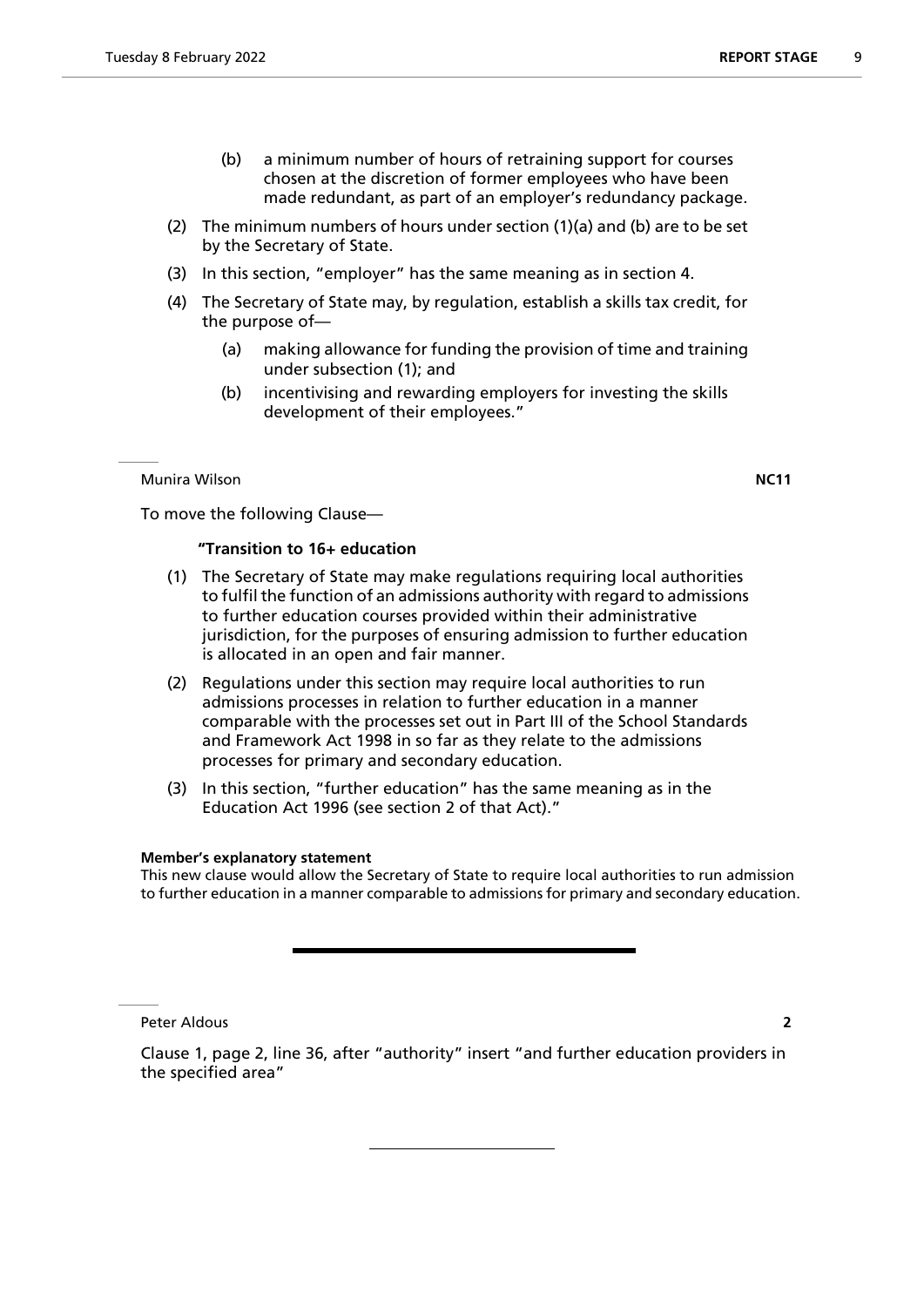Chris Skidmore **4**

Clause 2, page 3, line 20, after "employers", insert "and any relevant community, education, arts, faith and third sector organisations"

Chris Skidmore **5**

Clause 2, page 3, line 41, at end insert—

"(6) The functions of the Secretary of State under this section may also be exercised by a relevant mayoral combined authority in England, where the designation relates to an area within their administrative jurisdiction, provided that education and skills are within the relevant authority's devolved competence."

Chris Skidmore **6**

Clause 3, page 4, line 18, at end insert—

"(5) The functions of the Secretary of State under this section may also be exercised by a relevant mayoral combined authority in England, where the designation relates to an area within their administrative jurisdiction, provided that education and skills are within the relevant authority's devolved competence."

Robert Halfon **1**

Page 17, line 28, leave out Clause 14

**Member's explanatory statement** This amendment is consequential on NC3.

Chris Skidmore **8**

Clause 14, page 17, line 28, at end insert—

"(A1)Section 42A of the Education Act 1997 (Provision of careers guidance in schools in England) is amended as follows—

After subsection (4)(c), insert—

"(d) is provided by a person who is registered with the Career Development Institute, and who holds a level 4 qualification.""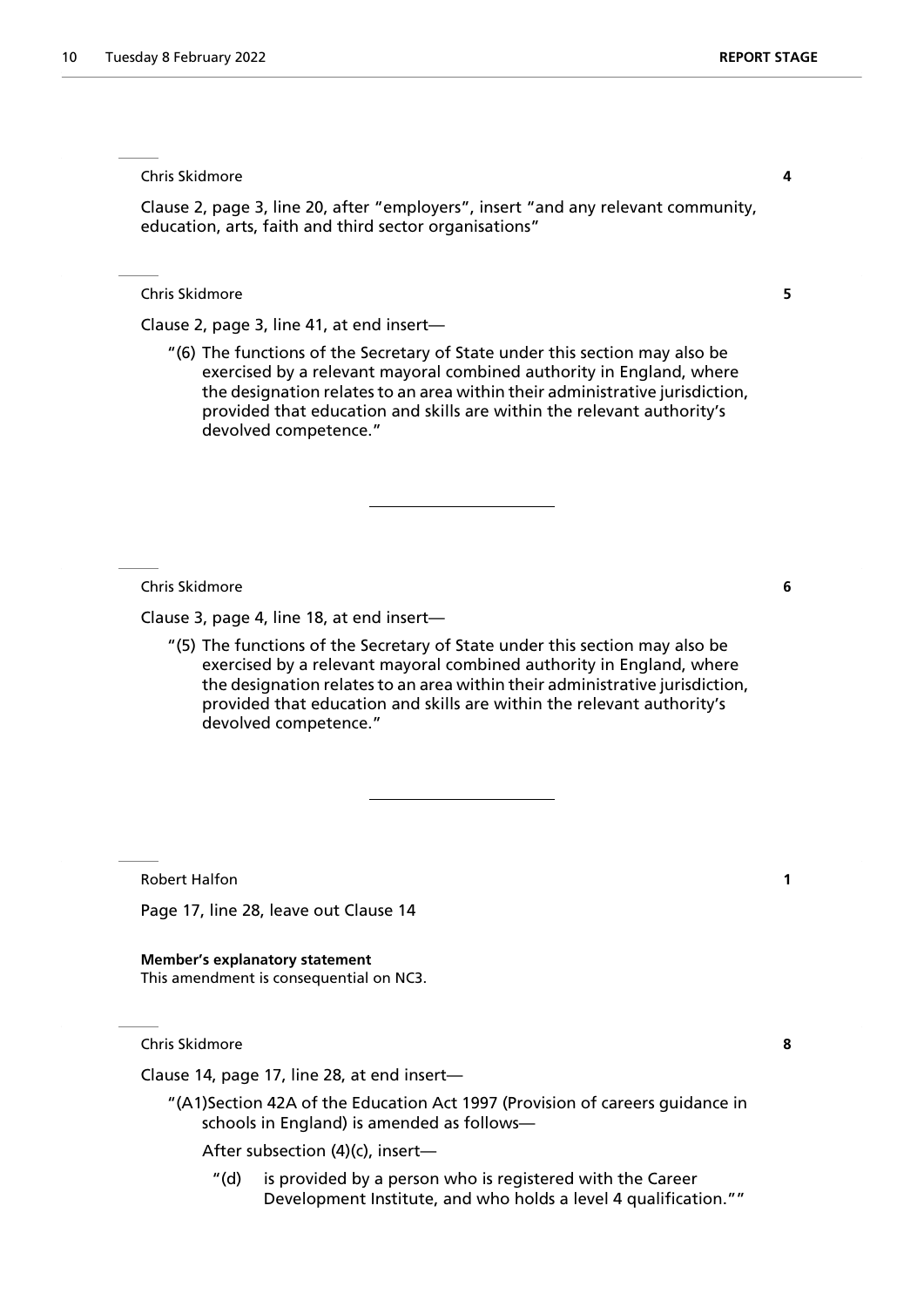Chris Skidmore **7**

Clause 14, page 19, line 1, at end insert—

"(9B) Local Authorities shall have oversight of the provisions in subsection (2A) and subsection (5), for the purposes of ensuring the provision of careers advice is consistent and high quality."

Chris Skidmore **3**

Clause 15, page 20, line 29, at end insert—

- "(3) After section 22(2)(c) of the Teaching and Higher Education Act 1998 insert—
	- "(ca) for the establishment of a system of means-tested financial grants, for the purpose of ensuring that financial hardship is not a dissuading factor in the take-up of higher education or further education modules or courses.""

Secretary Nadhim Zahawi **9**

 Clause 35, page 40, line 31, leave out "and 23 to" and insert ", 23 to (*Office for Students: publication and protection from defamation*) and"

**Member's explanatory statement** This amendment brings NC12 into force two months after Royal Assent.